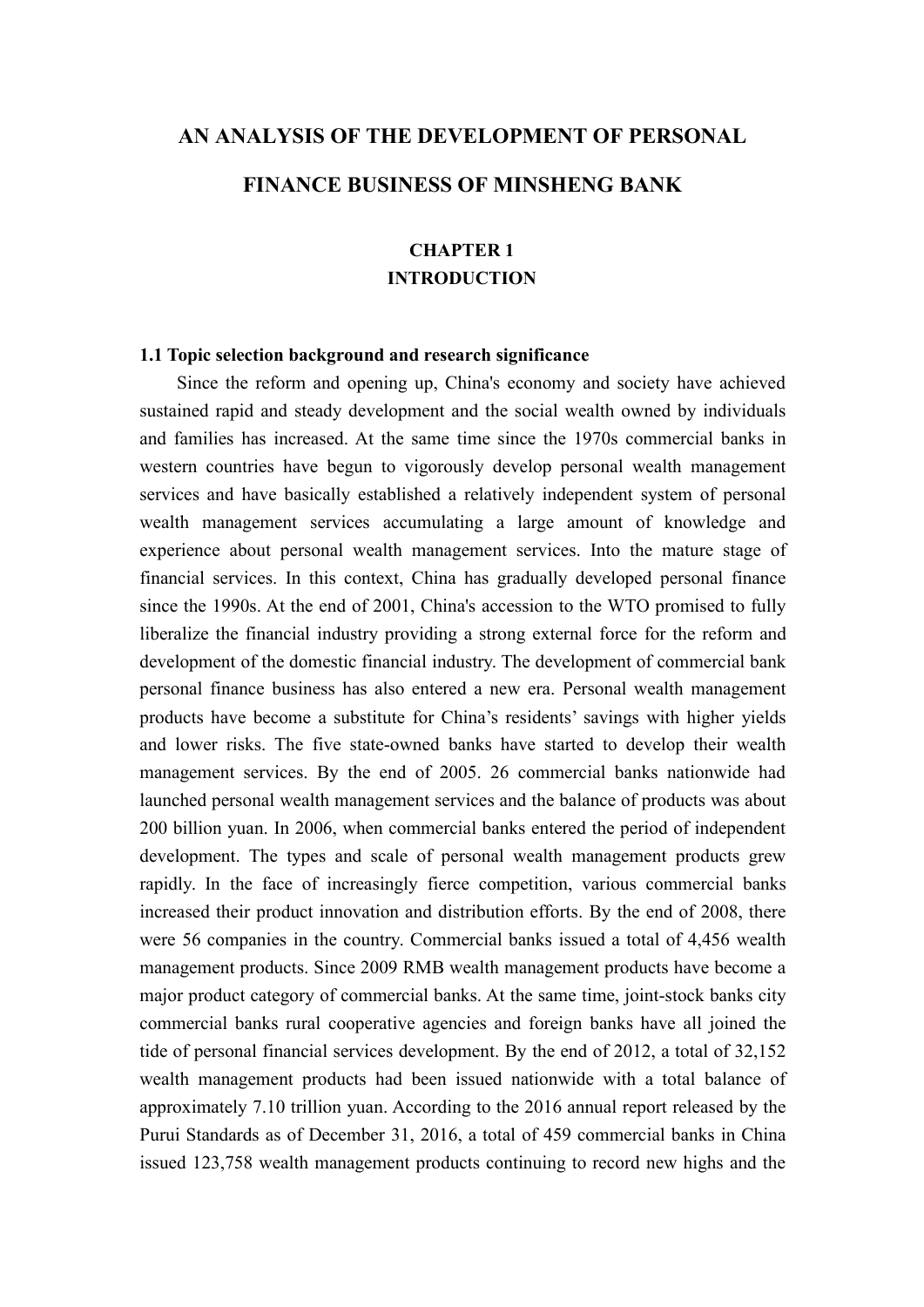total surviving scale exceeded 30 trillion yuan.

The development of personal finance business of China's commercial banks has achieved rapid development. But the yield of wealth management products has shown a clear downward trend. At the same time. In other words, the mode of development shifted from an inward-oriented accumulation regime with extensive state regulation and intervention to a stance that was export-oriented. It can be argued that in the process of industrialization, regional imbalances and poverty can be reduced if the credits are allocated in a way that is effective to this end. The criteria for the distribution of these credits among geographical regions, however, were ambiguous (Akyüz , 2008). Although personal finance business still has enormous potential and room for development with the increasing degree of openness in our country foreign banks have entered the domestic personal wealth management market and the development of domestic commercial banks is facing tremendous pressure and challenges. Therefore personal financial management services for commercial banks It is imperative to conduct in-depth research. China Minsheng Bank is the first joint-stock commercial bank set up by private capital in China. It has been developing rapidly for 21 years and has always been committed to the development and reform of the financial industry. Since the development of personal wealth management services. Minsheng Bank has relied on the good momentum of domestic economic development to actively create innovative wealth management products, continuously deepened reforms and achieved a diversified development of the wealth management market. Both in terms of quantity and scale are located in domestic commercial banks. Since the bulk of financial services in developing countries are provided by banks, we assess financial development from the most-commonly used bank-based measures of financial development, which are private credit, liquid liabilities, and deposit money bank assets, all expressed as a share of GDP. Private credit gauges the amount of credit that banks other than monetary authorities allocate to the private sector. This is a standard variable in the finance literature (Xie, 2016).

# **1.2 Overview of foreign research**

The foreign banking industry has come into contact with the financial innovation theory earlier. The development of personal finance business is also more abundant than in China. The related theoretical research has been increasingly comprehensive and in-depth in terms of research methods and research contents. Assessing whether the impact of financial development on poverty is influenced by institutions has important policy insights; it is no coincidence that two of the World Bank's top priorities is the development of the financial sector and institution-building.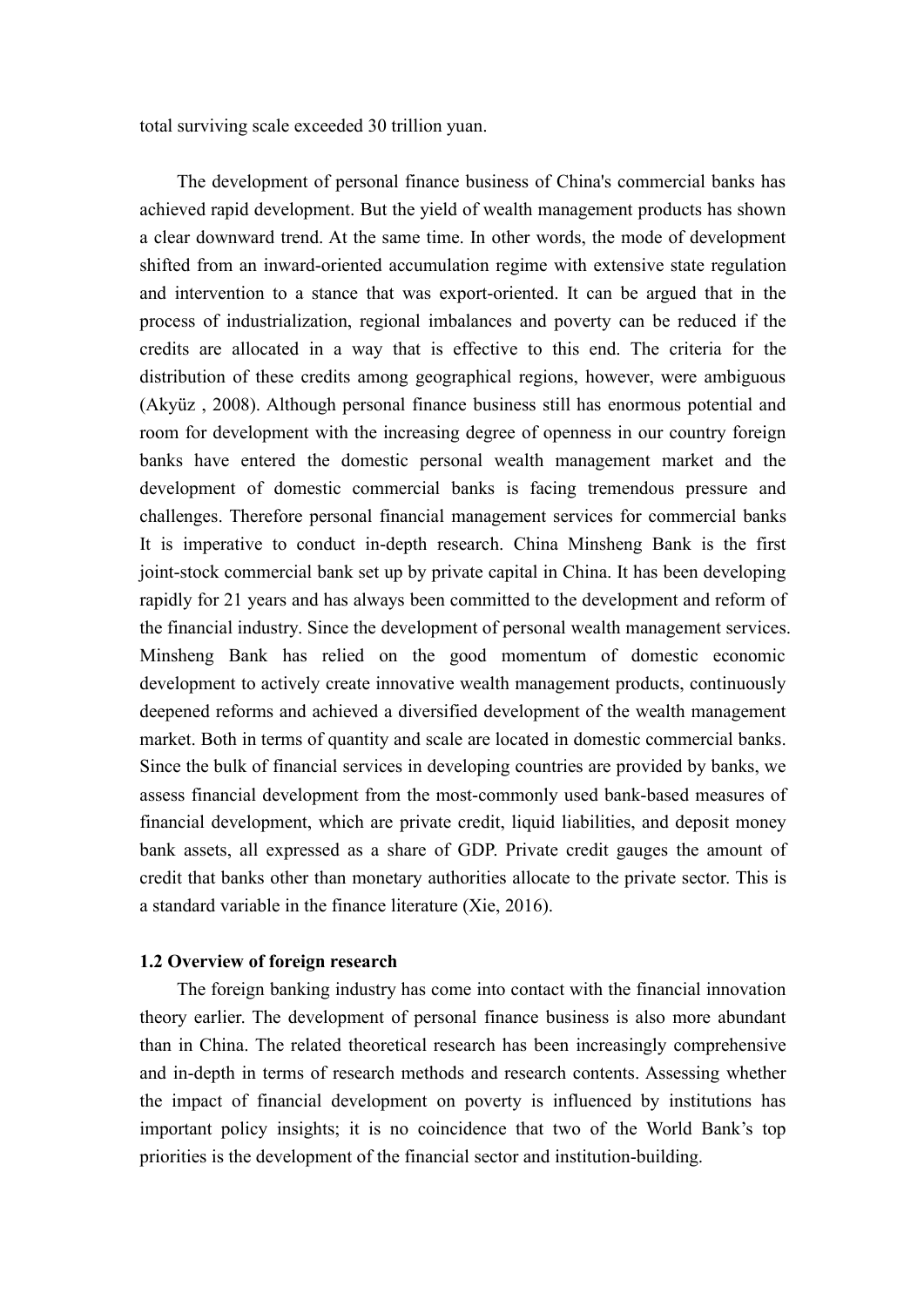#### **1.2.1 Domestic research overview**

It also puts them into the context of current international development policy priorities, including the creation of sustainable employment opportunities and the reduction of poverty levels in low-income countries. Provide a thorough analysis of the existence of thresholds in the relationship between financial development and poverty (Wu, 2017). In terms of driving the development of personal wealth management services. Believes that with the advancement of interest rate liberalization, banks' liabilities have begun to undergo some changes. Residents' deposits are increasingly desiring to obtain high returns. While the yield on time deposits is far. It is difficult to satisfy residents' expectations that if banks cannot follow the needs of residents, deposits will flow to wealth management products of the same industry. This trend forces banks to choose to develop well-managed wealth management services. Believe that the catalyst for the development of wealth management services is the new normal of finance. With the further liberalization of interest rate liberalization and the vigorous rise of Internet finance, the diversified allocation of assets has become the mainstream trend. Commercial banks The development path of the interest rate spread as the main profit point needs to be updated urgently. The wealth management business will be the main financial product of commercial banks and new profit growth point.

In actual business development, banks need to improve and improve financial services from multiple aspects. Believes that commercial banks should provide targeted financial services according to the individual needs of customers, including the planning of customers' lifetime. Believes that commercial banks' financial staff must adhere to professional ethics and ethics, establish a relationship of faith with investors, fulfill faithful obligations, explanation obligations, appropriate obligations, and confidentiality obligations. Analyzed and compared the status quot of foreign commercial banks, including U.S., Japan, Europe, and domestic personal financial services, and concluded that foreign commercial banks are unique in the content, methods, level, and market positioning of their services. What are the advantages and advantages, and made specific recommendations on the development of domestic commercial banks. Analyzed the contribution of commercial banks' wealth management services in increasing revenue for customers, promoting the development of the real economy, and meeting the diversified needs of customers. It also pointed out that there are many risks in financial services, and commercial banks should Investors started to avoid and reduce risks in two aspects.

In the future development trend of commercial bank personal wealth management business. Given the large heterogeneity of countries covered by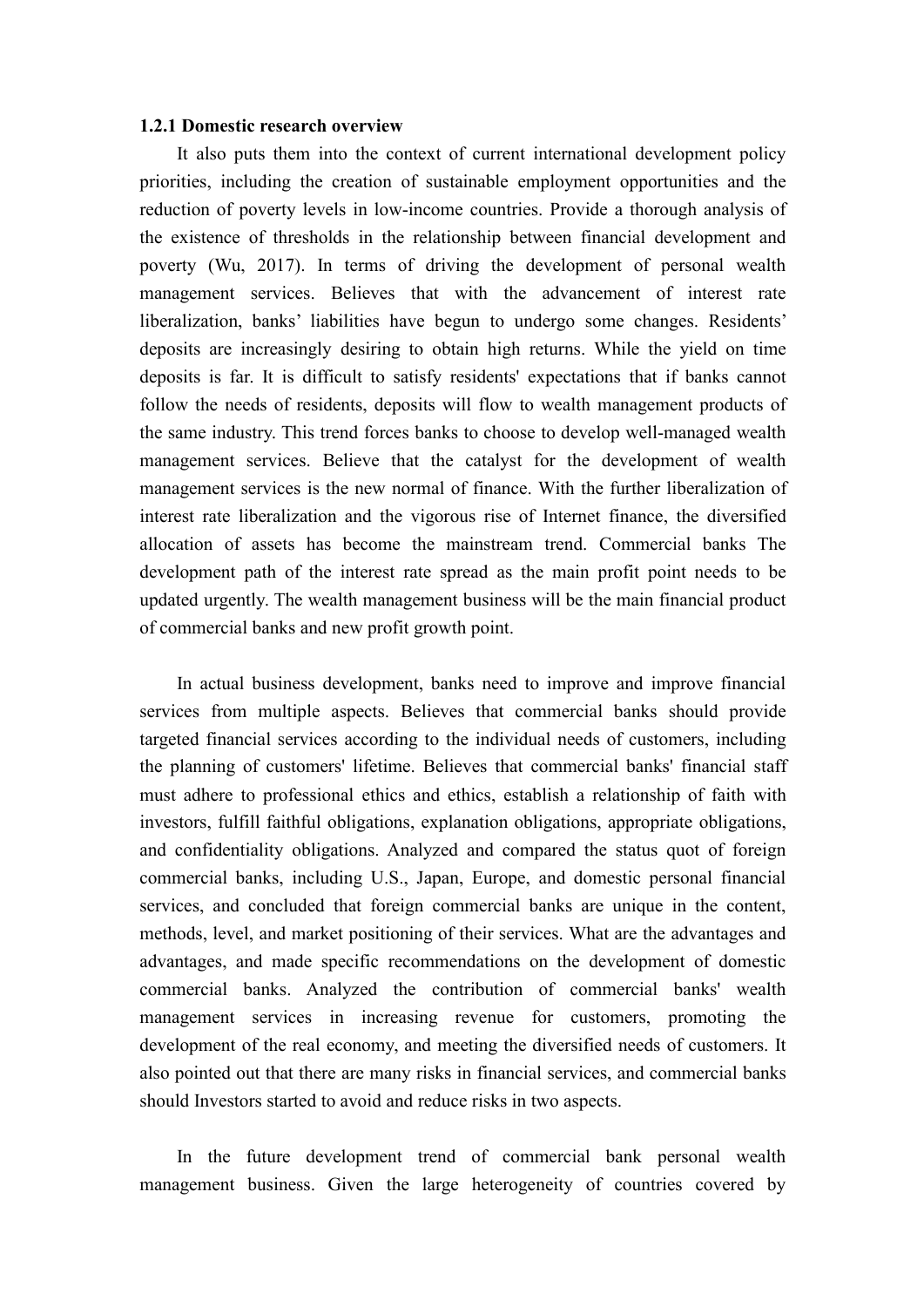multilateral DFI, and in order to gain a better understanding of the possible different effects that the above variables may have on economic growth, we split our sample into two sub-samples. One includes 59 lower-income countries and the other 42 higher-income countries. Pointed out the deficiencies of commercial banks' personal wealth management business compared with other asset management modes in the current background of big capital management, and borrowed advanced foreign asset management experience to suggest that domestic commercial banks should Improve Macro-Organizational Structure and Promote Asset-end Innovation and Management Innovation. Proposed that under the current background of Internet finance booming, traditional banks' financial management services have been affected. Banks should start from aspects such as wealth management products and payment platforms, actively develop online models, and improve asset security.Under the mediation of the country's macroeconomic policies. Believe that the Ministry of Finance's policy of encouraging local governments to raise government funds by issuing government bonds to repay the financing platform's debt will lead to a decrease in the growth rate of the balance of wealth management products and the yield rate. Gradually Approaching the Risk-free Interest Rate.

# **1.2.2 Research objects and research methods**

This article takes the China Minsheng Bank Co., Ltd., which is a joint-stock commercial bank with strong overall domestic strength. As its research object, mainly analyzing its personal wealth management business, and finding out the Minsheng Bank's product structure, employee quality, risk management, and external competition. Existing problems and shortcomings, and addressing their problems, explore solutions to the problems. This level of investment corresponds to roughly 6% of Official Development Assistance provided by the governments of the DFI 14 home countries. The Least Developed Countries are the poorest countries with a GNI per capita below US \$750. The three private sector segments - large businesses, small and medium enterprises (SMEs), and micro-businesses, have different degrees of access to finance (Li, 2016).

# **1.3 Innovation and insufficiency**

The possible innovation of this paper lies in the systematic analysis and discussion of China Minsheng Bank's personal wealth management business, and takes Minsheng Bank's personal wealth management products as the main analysis object, and conducts more in-depth data mining and analysis. It conducts comparative analysis with other commercial banks, finds out the problems existing in Minsheng Bank in this respect, and proposes corresponding countermeasures in order to have certain practical significance for its development. However, due to limitations in its own